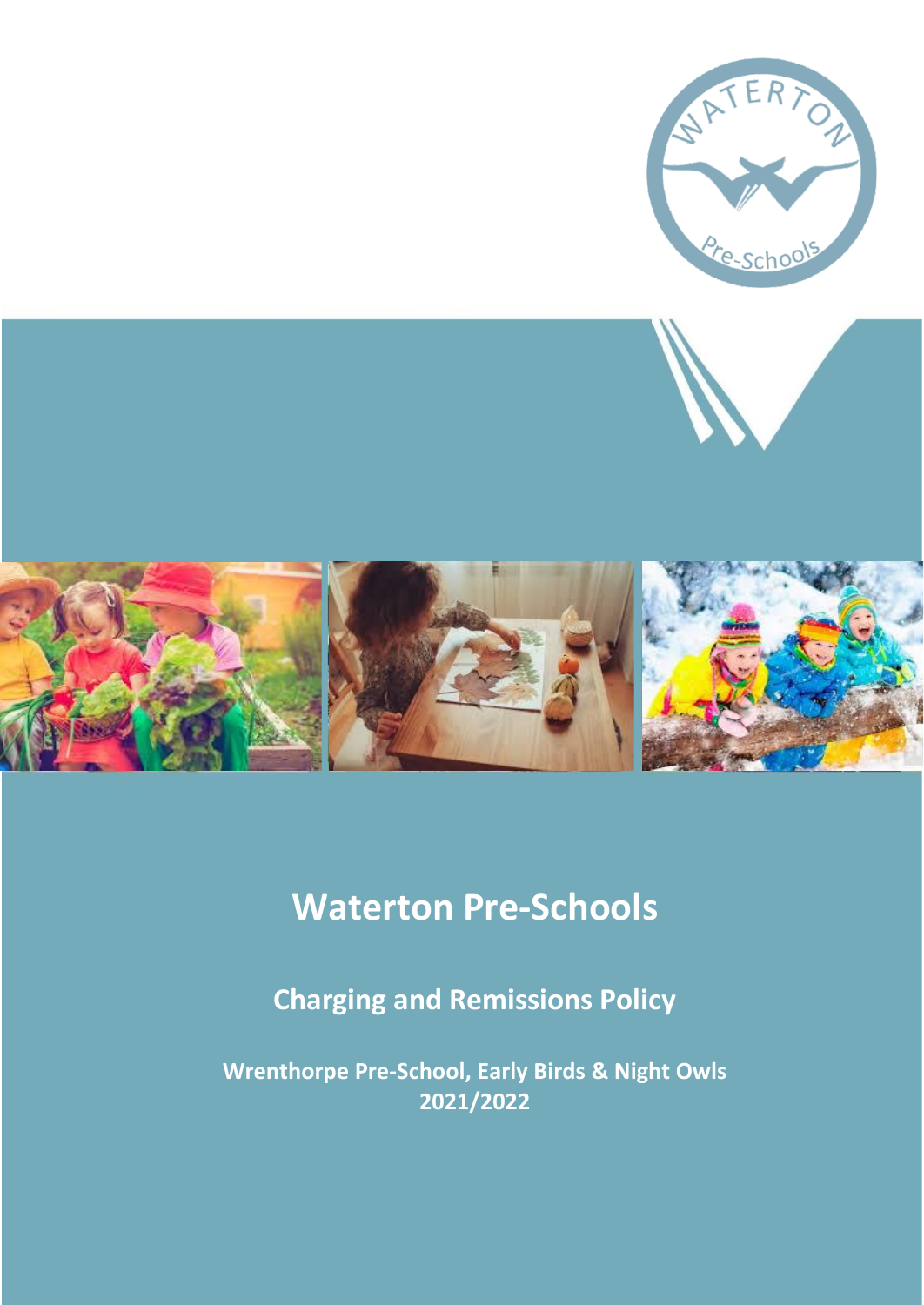# **Waterton Pre-Schools Charging and Remissions Policy**

### **Setting: Wrenthorpe Pre-School, Early Birds, Night Owls and Holiday Club**

*Wrenthorpe Pre-School* offers term time, sessional, funded and paid places for children aged 2, 3 and 4 years old. The morning session is 9:00 – 12:00 and the afternoon session 12:15 – 3:15. Children can be looked after beyond these sessions in our Early Birds and Night Owls wrap around provision.

#### Two Year Old Funding

Funded places for 2 year old children are offered for 5 mornings or 5 afternoons. These can be flexible if the parent is working or studying.

#### Universal 15 hours of funded early education for 3 & 4 year olds

Funded 15 hours for 3 and 4 year old children are offered across 5 mornings or 5 afternoons as much as is practically possible. It may be possible to build in some flexibility for working parents if there is availability.

#### 30 hours of funded early years education

Working parents who are eligible for 30 hours of early education for their 3 and 4 year olds will be offered these across the week as required, including in the before and after school provision. Places for children eligible for 30 hours will be allocated on a first come first served basis. No guarantee can be made that a parent will receive the additional sessions they request, however we will always do our upmost to meet needs. If a parent becomes ineligible for the additional funded hours the place will be withdrawn at the end of the 'Grace Period'. If the parent would like the child to retain their place then the usual charges will apply and will begin at the end of the 'Grace Period'.

#### Additional Hours

Parents are able to pay for additional sessions for their children where they are available and are charged at £3.00 per hour/ £9.00 per session. Additional sessions include a lunch break of 15 minutes. Additional sessions are:

12:00 to 3:15 for children with a universal 15 hours or funded 2 year old morning place (9:00 – 12:00), 9:00 to 12:15 for children with a universal 15 hours or funded 2 year old afternoon place (12:15 – 3:15).

A parent will able to purchase additional hours once the universal entitlement of 15 hours has been allocated across pre-school sessions. Ad hoc sessions maybe booked if available and are payable at the time of booking.

*Wrenthorpe Early Birds and Night Owls* offers wrap around care from 7:30 am to 9:00 then from 3:15pm to 6:00pm for children in both the Pre-School and Wrenthorpe Academy. Places are booked and paid for in advance and are allocated on a 'first come first served' bases. Places are limited in each age group.

| <b>Provision</b>     | <b>Times</b>         | <b>Fees</b> | <b>Additional Information</b> |
|----------------------|----------------------|-------------|-------------------------------|
|                      |                      |             |                               |
| <b>Before school</b> | $7.30$ am $-9.00$    | £5.00       | Includes breakfast and drinks |
|                      |                      |             |                               |
| After school         | 3.15 $pm - 4.30$ pm  | £5.00       | Includes snack and drinks     |
|                      | $3.15$ pm $-5.30$ pm | £8.00       | Includes snack and drinks     |
|                      | 3.15 $pm - 6.00$ pm  | £9.50       | Includes snack and drinks     |
|                      |                      |             |                               |

#### Ending the contract

Where a parent wishes to cancel either funded or paid for sessions, a period of 4 weeks' notice is required. We will always try to accommodate requests to increase or change the pattern of additional hours within reason to meet parents' individual circumstances; this will be dependent on availability.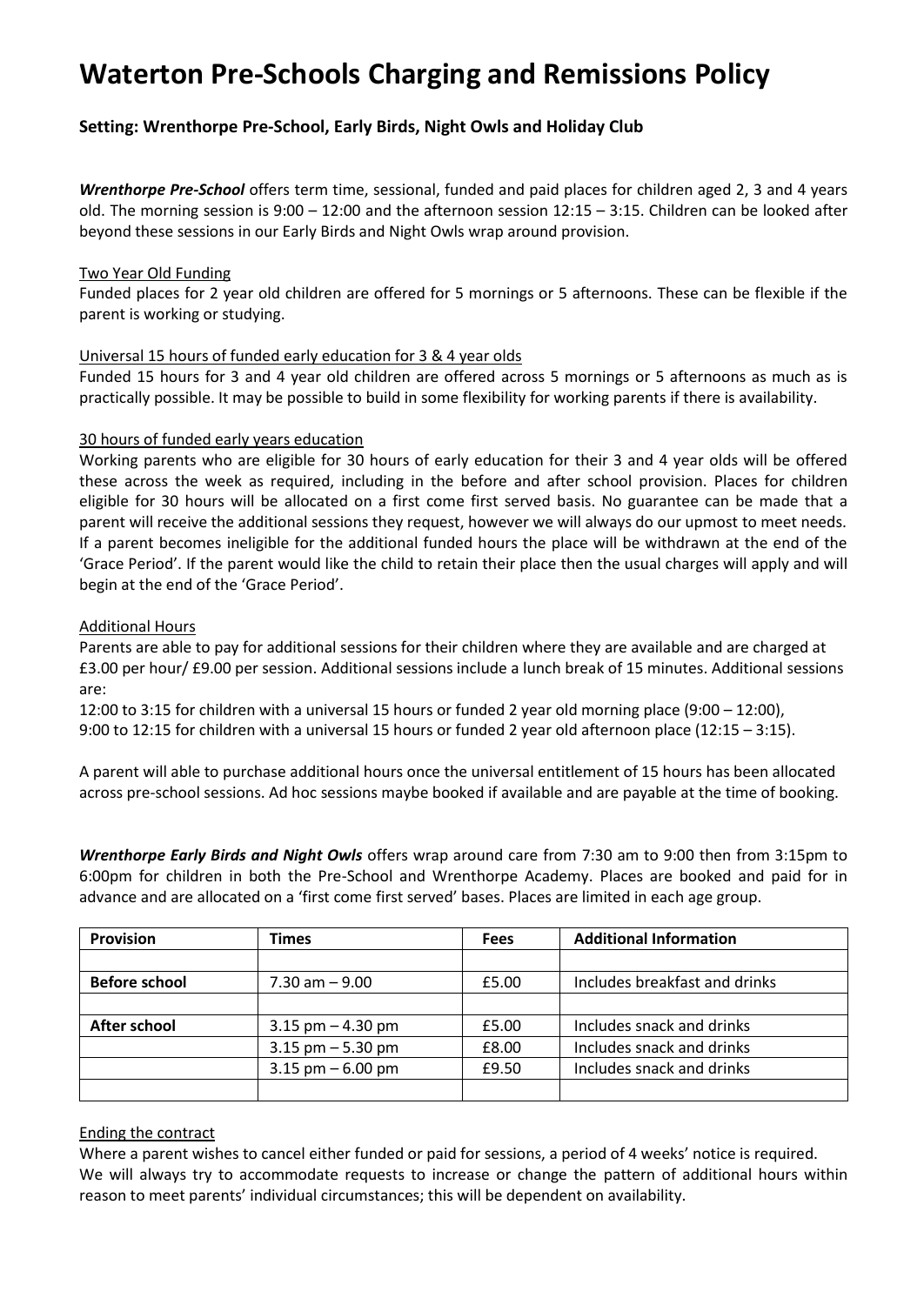*Wrenthorpe Holiday Club* operates within the school holidays and is available to children in the Pre-School, Wrenthorpe Academy and the surrounding area. These sessions run from 7:00am to 6:00pm for a set number of days within each holiday period and places are secured via booking in advance at the start of each term.

| <b>Provision</b>    | <b>Times</b>         | <b>Fees</b> | <b>Information</b>                      |
|---------------------|----------------------|-------------|-----------------------------------------|
|                     |                      |             |                                         |
| <b>Holiday Club</b> | $9.00$ am $-3.00$ pm | £18.00      | Includes snacks. Packed lunch required. |
|                     | $9.00$ am $-5.30$ pm | £25.50      | Includes snacks. Packed lunch required. |
|                     | 7.30 am $-6.00$ pm   | £31.50      | Includes snacks. Packed lunch required. |
|                     |                      |             |                                         |

Charges will still be applicable for all pre-booked sessions should a child be absent for whatever reason.

Where a child is persistently collected late at the end of a session (3 or more times per week) we may make a charge for the additional childcare required.

#### **Invoices:**

Parents will receive their invoice at the start of each half term. This must be paid within two weeks. Payments can be termly, monthly or weekly. This will be agreed with the parents when they take out their contract with us. Payment is required by bank transfer, using the child's name as the reference.

Bank details are: Sort Code: 08-92-99 Account number: 65378641. Childcare Vouchers can also be used.

Where an invoice hasn't been paid within two weeks the child will not be able to attend the child care sessions.

There may be times where a parent/carer could in negotiation with the business manager arrange a payment plan on a temporary basis in exceptional circumstances.

#### **School Meals:**

School meals are available at a cost of £2.65 per day and are added to your invoice.

#### **Sundries:**

Pre- school does not make a specific weekly charge for the food that children eat at snack time or for baking ingredients. We ask for a weekly voluntary donation of fruit or food towards these. Children will be able to have a snack during both of their sessions. NB. The pre-school school is not in receipt of free fruit scheme.

Events such as educational visits and visitors into school are subsidised through fund raising activities alongside a request for a voluntary contribution from parents to cover part of the costs.

Pre-School polo t-shirts, cardigans and sweatshirts are available to purchase from Pre-School at £8 each. We do not make any profit from the sale of these.

External partners such as Tempest Photography will manage their own finances when selling their products to parents. This is all done online via their website. Information is shared with parents at the time.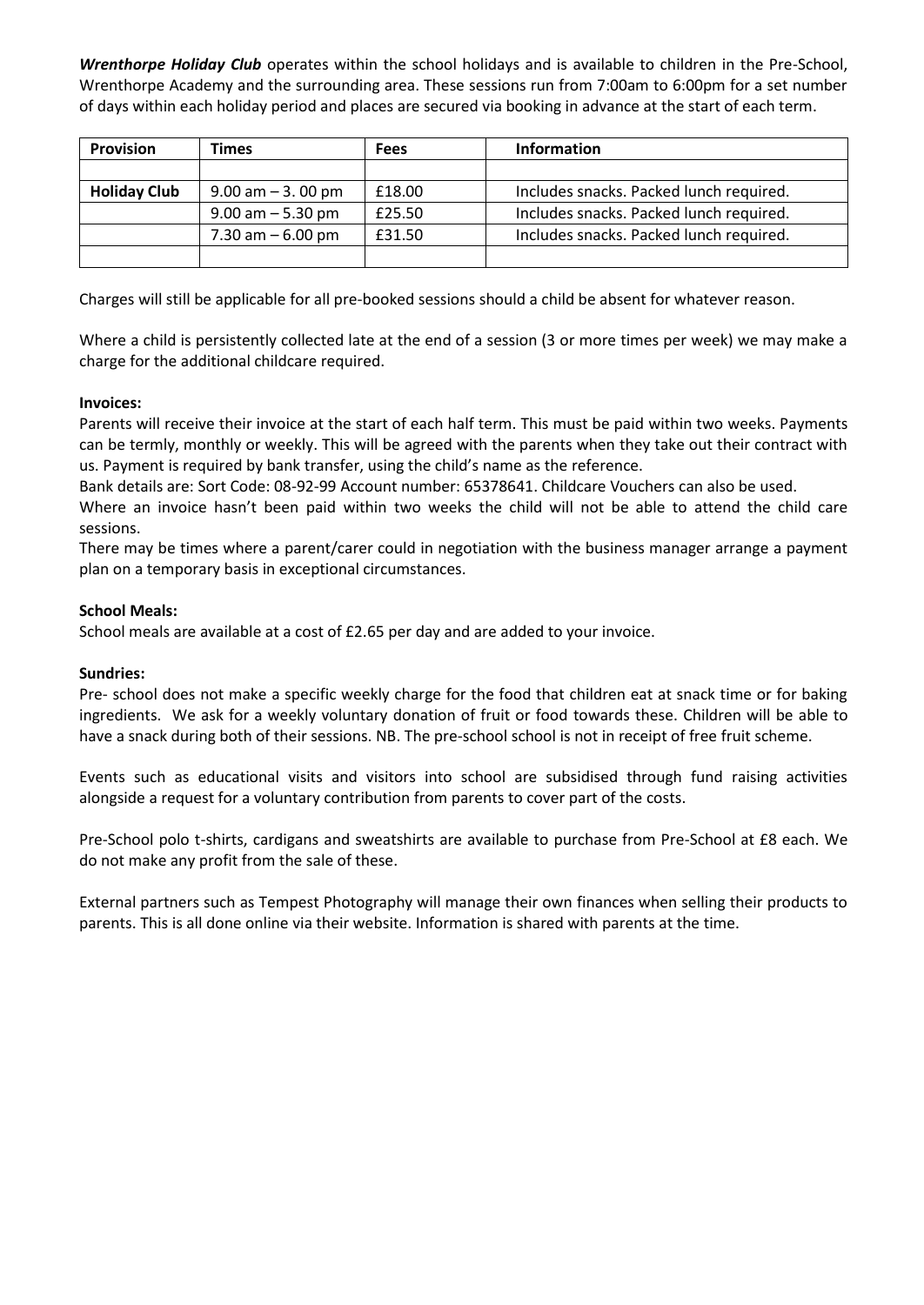#### **Appendices**

**Appendix 1:** Fee Payment Terms and Conditions Document issued to parents/carers

#### **FEE PAYMENT TERMS AND CONDITIONS**

#### 1) **Pre-school fees for non-funded children**

These are currently charged at a subsidised rate of £9.00 per 3-hour session (either morning or afternoon).

#### **Early Birds**

7:30 – 9:00 £5.00 per session (includes breakfast and walk to classroom)

#### **Night Owls**

| 3.15 – 4.30   | £5.00 |
|---------------|-------|
| 3.15 – 5.30   | £8.00 |
| $3.15 - 6.00$ | £9.50 |

#### 2) **Payment terms**

Invoices will be sent out by Pre-school at the beginning of every half term and by Early Birds & Night Owls at the beginning of every month, and payment will be required within two weeks of the date of the invoice.

You can:

a) pay for all the sessions your child attends during each term as a lump sum at the beginning of that term or

b) pay in weekly or monthly instalments in advance.

If payment is not received, the Trust reserve the right to cancel a place and reallocate it to a child on the waiting list. If the payment of fees is outstanding for more than 14 days after the due date for payment your invoice will your invoice will enter our debt recovery process which culminates in being passed to a debt collection agency for full recovery. In addition, you will be liable for all associated debt collection fees and court costs.

#### 3) **Holidays and other absences**

If your child is absent from Pre-school or Early Birds & Night Owls during term for whatever reason, all fees are still payable. In an extreme case, the Waterton Academy Trust can exercise its discretion and waive this requirement. Please contact the Pre-school Manager, Vickey Bruce or Early Birds & Night Owls Manager, Joanne Crossland, for further information.

#### 4) **How Local Authority Education funding works**

You can obtain funding for Pre-school for the first full term (and subsequent terms) after your child's 3<sup>rd</sup> birthday. This is administered through Pre-school.

(Please note that children born in April are not eligible for funding until the following September because the official cut-off date is 31<sup>st</sup> March).

#### 5) **If you want to take your child out of Pre-school or Early Birds & Night Owls**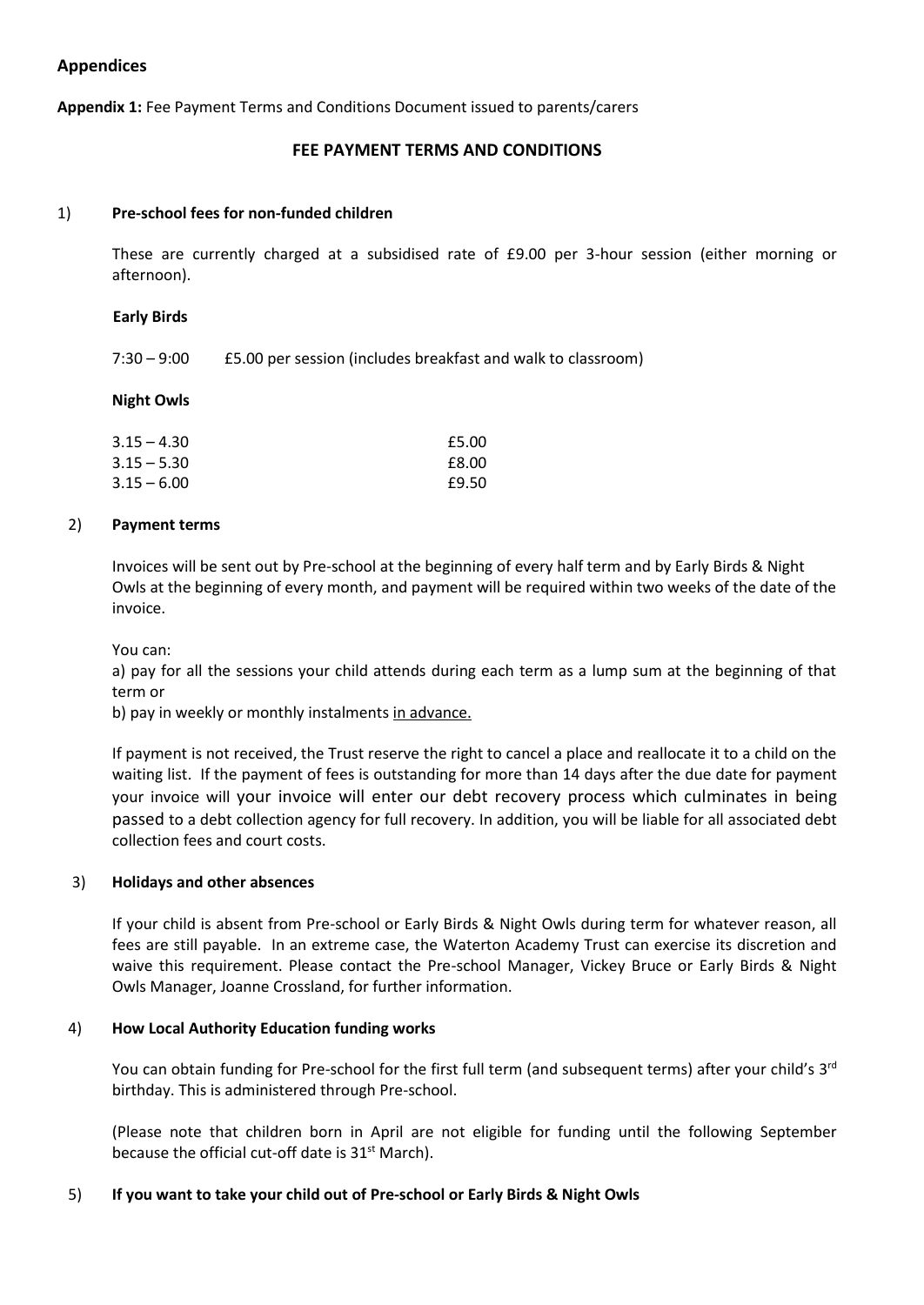One month's notice must be given in writing to the Pre-school Manager, Vickey Bruce or the Early Birds & Night Owls Manager, Joanne Crossland.

If you withdraw your child without giving this notice, the fees due for that 4 week period must be paid.

For non-funded children, the 4 week period is charged at the current rate for the number of sessions attended.

For LEA funded children, the 4 week notice period is charged at the official rate of funding per 3 hour session.

#### 6) **Failing to collect your child on time and late pick up charges**

If you know that you are not able to collect your child on time and you are going to be late you must contact Pre-school, Early Birds & Night Owls so that we are aware and can ensure we can maintain our staff/child ratios.

If you fail to inform Pre-school or Early Birds & Night Owls that you are unable to collect your child at the agreed time you will incur a £10.00 additional charge for every 15 minutes thereafter.

If you don't collect your child at the agreed pick up time and you have not telephoned or we are unable to contact you via your contact or emergency details then we will automatically proceed to our Non-Collection of Child Policy. This is contacting other named contacts and if no one is available then Social Care Direct.

Please note that our Night Owls session closes at 6.00pm.

#### 7) **Unforeseen Circumstances**

Pre-school and Early Birds & Night Owls reserve the right to charge for any sessions which may have to be cancelled due to circumstances beyond our control.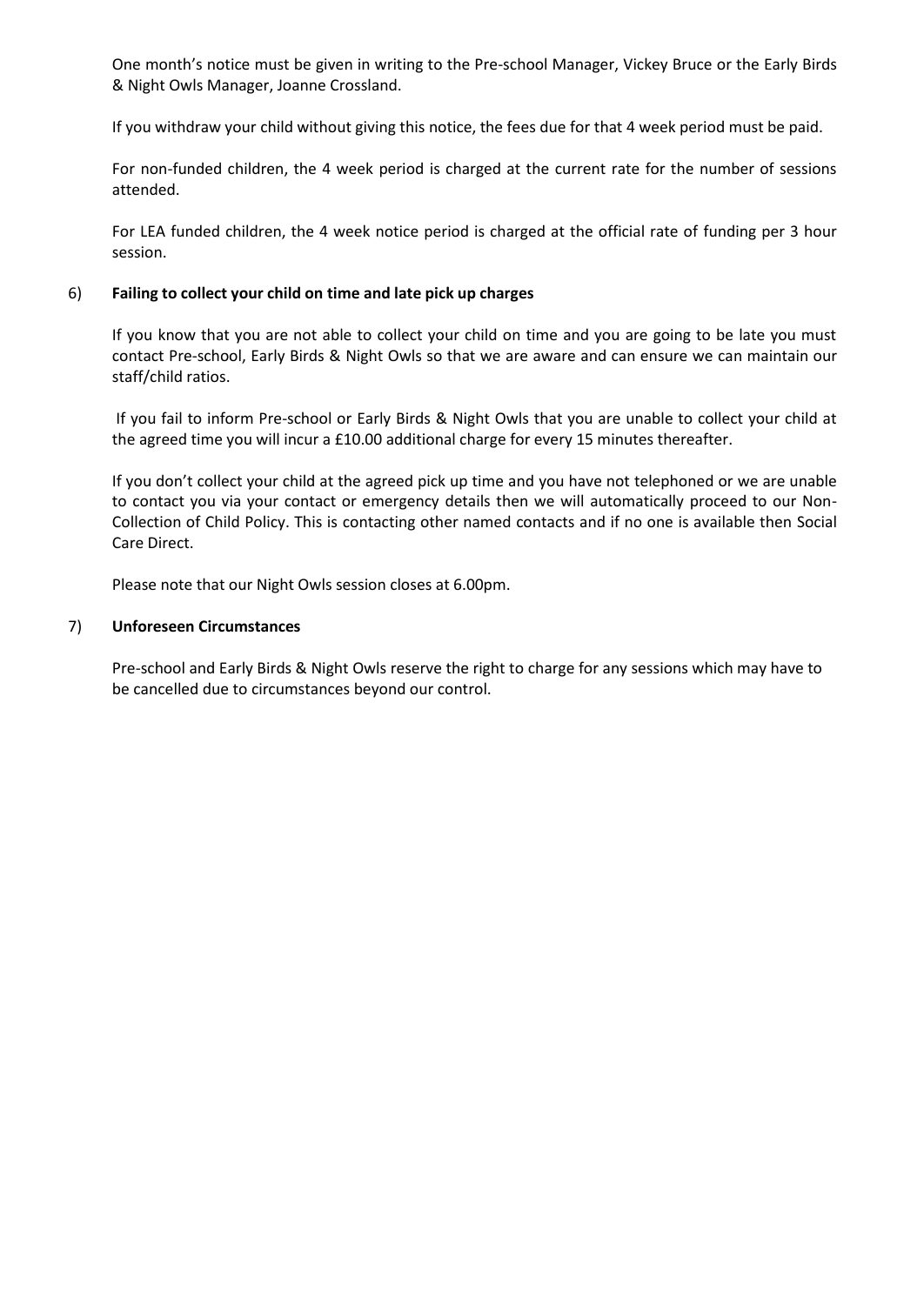#### **PARENTAL CONTRACT OF PAYMENT**

I have read and agree to abide by the terms and conditions of payment set out above.

I agree to pay for my child's Pre-School / Early Bird / Night Owl place: (*please tick*)

Pre School Termly: □

Early Birds / Night Owls Monthly:

Holiday Club prior to my child attending:  $\Box$ 

I understand that I have to pay for the place if my child is absent for any reason.

I understand that non-payment after 2 weeks of the due date could result in the termination of the contract and the place being withdrawn.

I understand that I must provide 4 weeks notice if I wish to withdraw my child from Pre-School / Early Birds / Night Owls and that failure to do so will mean that I will be charged for the notice period.

I agree to collect my child at the booked time and understand that frequent late collection may result in additional charges.

| Signed:<br><u> 1980 - John Stone, amerikansk politiker (* 1900)</u> |        | (parent/guardian) |
|---------------------------------------------------------------------|--------|-------------------|
|                                                                     |        |                   |
| Date:                                                               |        |                   |
| Parent / Guardian of:                                               | Class: |                   |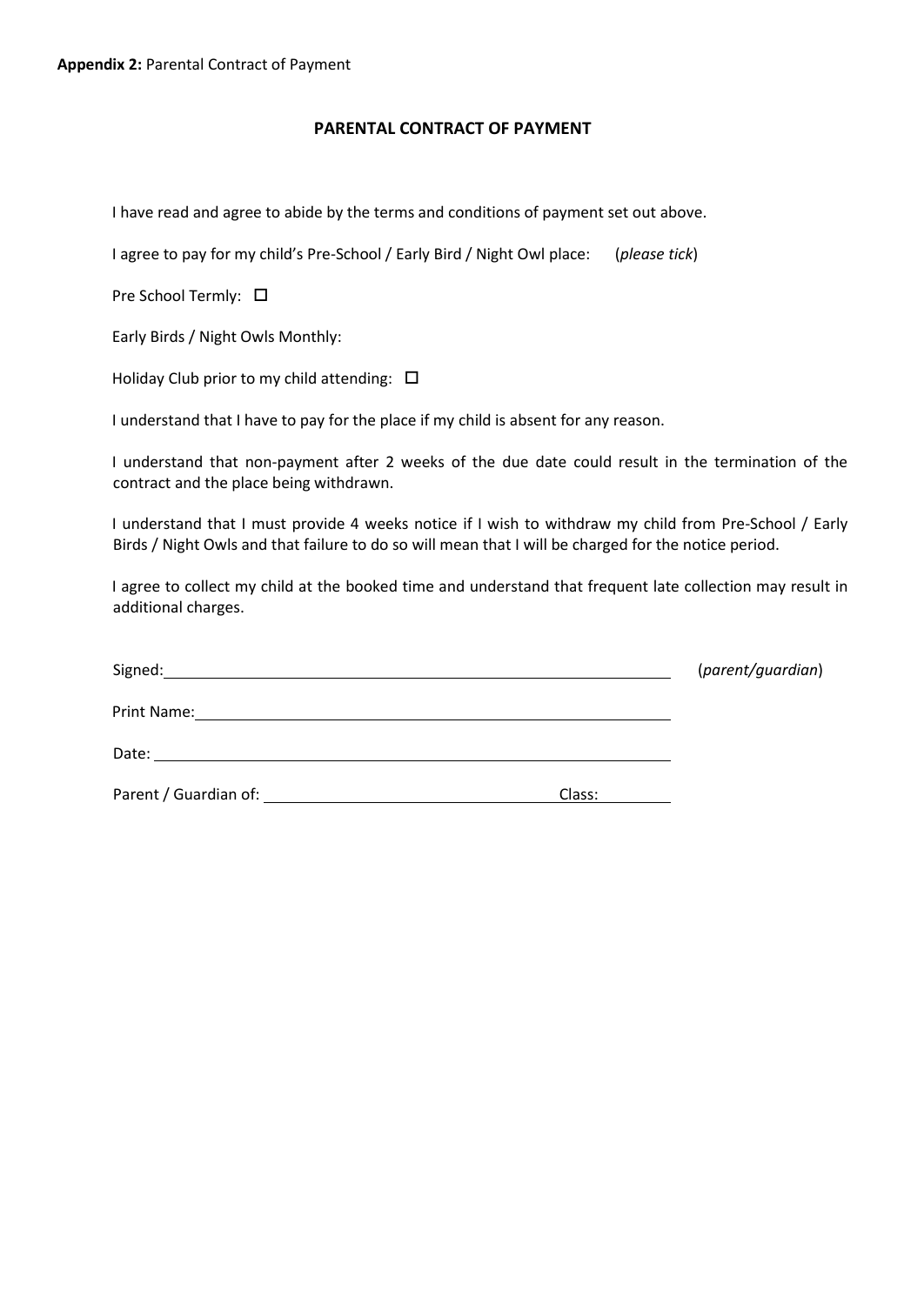#### **WATERTON PRE-SCHOOLS INVOICE**

**Child/children's name:**

### **Pre-School Attended:**

**Dates From/to: Number of weeks:**

| Type of Provision                                   | Cost           | Number | <b>TOTAL</b> |
|-----------------------------------------------------|----------------|--------|--------------|
| Pre school session                                  | £0.00<br>£9.00 |        |              |
| Unfunded<br>$300$ pm $-3.15$ pm                     | £0.75          |        |              |
| Deduct for sessions<br>when Pre-school is<br>closed |                |        |              |
| Ad-hoc sessions                                     |                |        |              |
| Hot meals                                           | £2.65          |        |              |
| Outstanding fees from<br>previous term              |                |        |              |
| Overpayment of fees<br>from previous term           |                |        |              |
|                                                     |                |        |              |

**TOTAL**

The number of sessions, lunches or collections is adjusted to take account of when a start date for a new child is after the normal start date of the term.

#### **Please settle this remittance by:**

To pay via internet banking you will require the following details:

Sort code: 08 92 99, Account number: 65378641

**Please ensure that you reference the payment with your child's surname and initials.**

Cheques to be made payable to 'Wrenthorpe Pre-school'

**Please ensure that you retain all invoices and receipts if you are claiming any tax credits If you require a letter for any tax credit purposes you will be charged £15.00 per letter**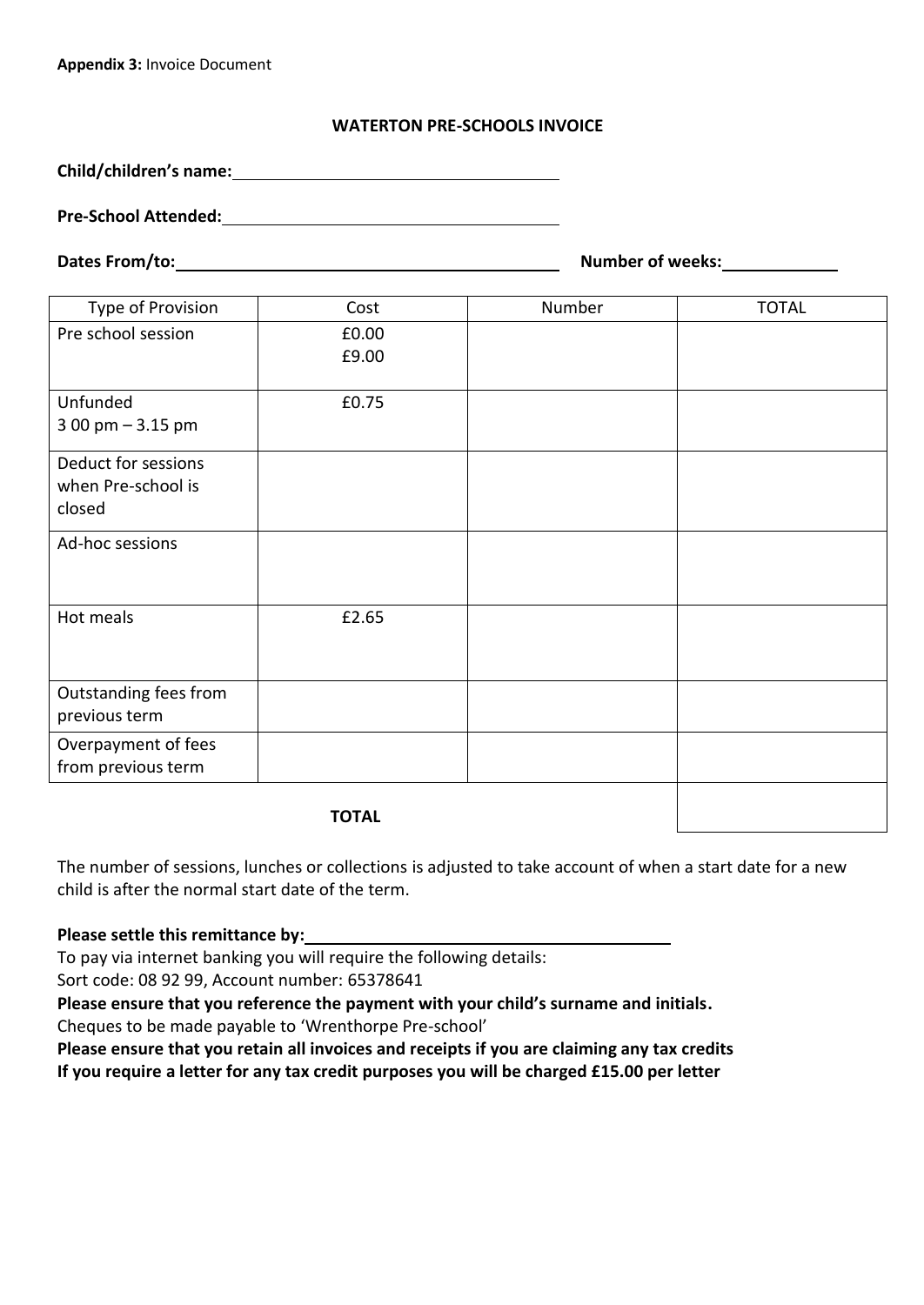#### **EARLY BIRDS & NIGHT OWLS INVOICE**

#### **Name of child/children:**

| Dates From / To:                            |                    | <b>Number of weeks:</b> |        |
|---------------------------------------------|--------------------|-------------------------|--------|
| <b>Provision</b>                            | Cost               | No of sessions          | Charge |
| Unfunded half hour                          | £1.50 per session  |                         |        |
| <b>Early Birds</b><br><b>Breakfast Club</b> | £5.00 per session  |                         |        |
| Night Owls<br>to 4.30pm                     | £5.00 per session  |                         |        |
| Night Owls<br>to 5.30pm                     | £8.00 per session  |                         |        |
| <b>Night Owls</b><br>to 6.00pm              | £9.50 per session  |                         |        |
| Early Birds & Night Owls<br>to 4.30pm       | £10.00 per session |                         |        |
| Early Birds & Night Owls<br>to 5.30pm       | £13.00 per session |                         |        |
| Early Birds & Night Owls<br>to 6.00pm       | £14.50 per session |                         |        |
| <b>Outstanding fees b/fwd</b>               |                    |                         |        |
| Fee overpayment b f/wd                      |                    |                         |        |

#### **TOTAL**

#### **Please settle this remittance by:**

To pay via internet banking you will require the following details:

Sort code : 08 92 99, Account number: 65378654

**Please ensure that you reference the payment with your child/children's surname and initials**

Cheques to be made payable to 'Early Birds'

**Please ensure that you retain all invoices and receipts if you are claiming any tax credits.** 

**If you require a letter for any tax credit purposes you will be charged £15.00 per letter.**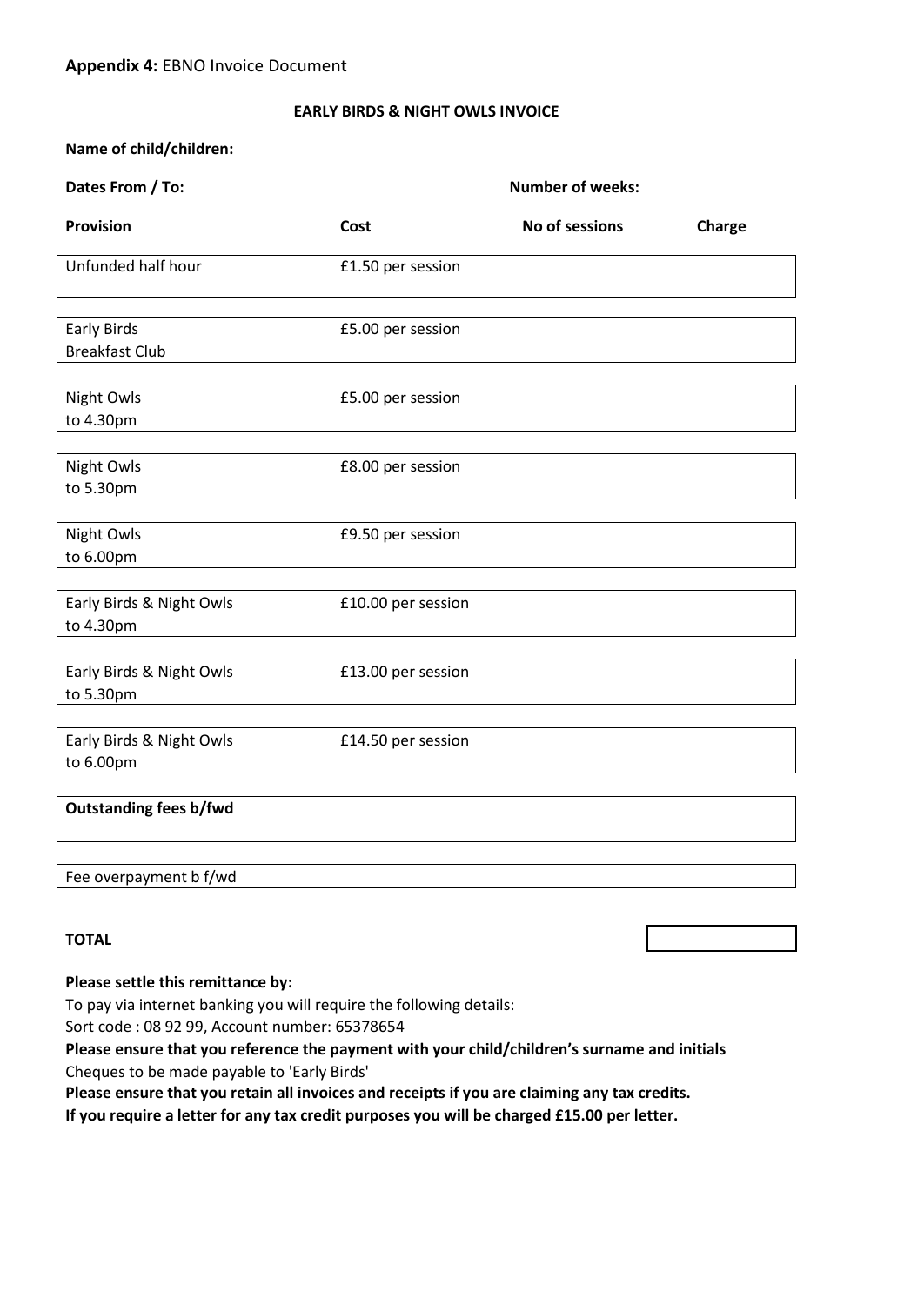#### **WATERTON PRE-SCHOOLS APPLICATION FORM**

# All information on this form is confidential and will only be released to appropriate staff or committee members

| <b>Name of Pre-School</b>                           |                                                                |                                                       |                  |                                                  |                                                                                      |                                  |                                  |
|-----------------------------------------------------|----------------------------------------------------------------|-------------------------------------------------------|------------------|--------------------------------------------------|--------------------------------------------------------------------------------------|----------------------------------|----------------------------------|
| <b>Full name of child</b>                           |                                                                |                                                       |                  |                                                  |                                                                                      |                                  |                                  |
| Name by which you<br>wish your child to<br>be known |                                                                |                                                       |                  |                                                  |                                                                                      |                                  |                                  |
| Date of birth                                       |                                                                |                                                       |                  |                                                  |                                                                                      |                                  |                                  |
| <b>Child's home address</b>                         |                                                                | <b>POST CODE:</b>                                     |                  |                                                  |                                                                                      |                                  |                                  |
| Home tel no                                         |                                                                |                                                       |                  |                                                  |                                                                                      |                                  |                                  |
|                                                     | Parent / Carer's name                                          |                                                       |                  | Work tel no:<br>Mobile tel no:                   |                                                                                      |                                  |                                  |
| Parent / Carer's name                               |                                                                |                                                       |                  | Work tel no:                                     |                                                                                      |                                  |                                  |
|                                                     |                                                                |                                                       |                  |                                                  | Mobile tel no:                                                                       |                                  |                                  |
|                                                     |                                                                |                                                       |                  |                                                  | In an emergency, who else could be contacted e.g: relative, childminder, neighbour:- |                                  |                                  |
| Name:                                               |                                                                |                                                       |                  |                                                  | Tel no:                                                                              |                                  |                                  |
| Name:                                               |                                                                |                                                       |                  |                                                  | Tel no:                                                                              |                                  |                                  |
|                                                     | Is there anyone who must NOT be allowed to collect your child? |                                                       |                  |                                                  |                                                                                      |                                  |                                  |
| Please give details:                                |                                                                |                                                       |                  |                                                  |                                                                                      |                                  |                                  |
| Day                                                 | <b>Early session</b><br>$7.30 -$<br>9.00                       | <b>Morning</b><br><b>Session</b><br>$9:00 -$<br>12:00 | Lunch<br>session | Afternoon<br><b>Session</b><br>$12:15 -$<br>3:15 | Late session<br>$3.15 -$<br>4.30                                                     | Late session<br>$3.15 -$<br>5.30 | Late session<br>$3.15 -$<br>6.00 |
| Monday                                              |                                                                |                                                       |                  |                                                  |                                                                                      |                                  |                                  |
| Tuesday                                             |                                                                |                                                       |                  |                                                  |                                                                                      |                                  |                                  |
| Wednesday                                           |                                                                |                                                       |                  |                                                  |                                                                                      |                                  |                                  |
| Thursday                                            |                                                                |                                                       |                  |                                                  |                                                                                      |                                  |                                  |
| Friday                                              |                                                                |                                                       |                  |                                                  |                                                                                      |                                  |                                  |

*(Please turn form over and complete the reverse side)*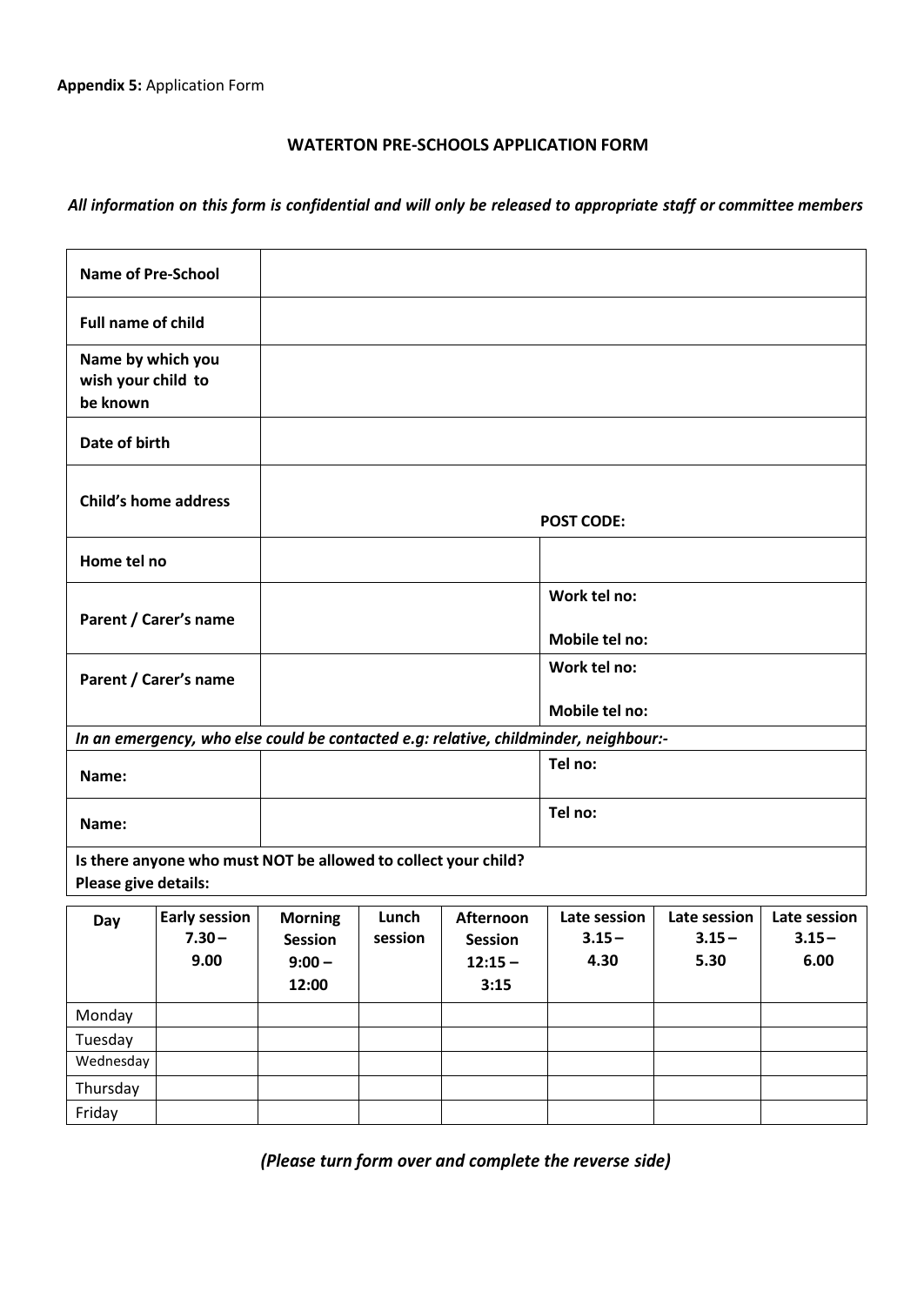| Doctors name and tel no:                                                                                       |                               |             |                       |       |                                       |  |  |
|----------------------------------------------------------------------------------------------------------------|-------------------------------|-------------|-----------------------|-------|---------------------------------------|--|--|
|                                                                                                                |                               |             |                       |       |                                       |  |  |
|                                                                                                                |                               |             |                       |       |                                       |  |  |
| I GIVE/DO NOT GIVE consent for staff to seek medical treatment for my child in an                              |                               |             |                       |       |                                       |  |  |
| emergency (please delete as appropriate)                                                                       |                               |             |                       |       |                                       |  |  |
|                                                                                                                | Signed:                       |             |                       |       |                                       |  |  |
| Has your child any allergies or dietary requirements e.g. to food, animals or any other medical condition, or  |                               |             |                       |       |                                       |  |  |
| health problem which should be noted in case of emergency, or which could affect their activities at Pre-      |                               |             |                       |       |                                       |  |  |
| school? Please give details:                                                                                   |                               |             |                       |       |                                       |  |  |
|                                                                                                                |                               |             |                       |       |                                       |  |  |
|                                                                                                                |                               |             |                       |       |                                       |  |  |
| Have you or your child any special needs or does your child receive any form of extra help, eg speech therapy, |                               |             |                       |       |                                       |  |  |
| physiotherapy? Please give details so we can discuss at an early stage any additional support you may require: |                               |             |                       |       |                                       |  |  |
|                                                                                                                |                               |             |                       |       |                                       |  |  |
|                                                                                                                |                               |             |                       |       |                                       |  |  |
| Occasionally the children are taken out for walks to the park, shops and into the school grounds for outdoor   |                               |             |                       |       |                                       |  |  |
| play activities. Staff and parents supervise these outings.                                                    |                               |             |                       |       |                                       |  |  |
| Do you consent to your child taking part in such activities?                                                   |                               |             |                       |       | <b>YES/NO</b> (Delete as appropriate) |  |  |
| Do you give consent for your child's photo to be used for the following?                                       |                               |             |                       |       |                                       |  |  |
| We do not attribute names to images of children outside pre-school.                                            |                               |             |                       |       |                                       |  |  |
| (Please sign under each box to indicate consent).                                                              |                               |             |                       |       |                                       |  |  |
|                                                                                                                |                               |             |                       |       | External media and                    |  |  |
| Displays and photo<br>albums in pre-school                                                                     | Our website                   |             | Our social media      |       |                                       |  |  |
|                                                                                                                |                               |             |                       |       | marketing eg<br>press release         |  |  |
|                                                                                                                |                               |             |                       |       |                                       |  |  |
|                                                                                                                |                               |             |                       |       |                                       |  |  |
| I confirm that the information given above is correct to the best of my knowledge                              |                               |             |                       |       |                                       |  |  |
|                                                                                                                |                               |             |                       |       |                                       |  |  |
| SIGNED:                                                                                                        |                               |             |                       | DATE: |                                       |  |  |
|                                                                                                                |                               |             |                       |       |                                       |  |  |
|                                                                                                                |                               |             |                       |       |                                       |  |  |
| <b>Email address:</b>                                                                                          |                               |             |                       |       |                                       |  |  |
|                                                                                                                | Where did you learn about us? |             |                       |       |                                       |  |  |
| To ensure we welcome and reach all families in the local community please would you answer the                 |                               |             |                       |       |                                       |  |  |
| Is your family (tick as appropriate):-<br>following voluntary questions?                                       |                               |             |                       |       |                                       |  |  |
| <b>Mixed White/Black</b>                                                                                       | <b>African</b>                |             | <b>Asian or Asian</b> |       | <b>Chinese</b>                        |  |  |
| Caribbean                                                                                                      |                               |             | <b>British</b>        |       |                                       |  |  |
| <b>White British</b>                                                                                           | European                      |             | <b>Black/Black</b>    |       | Other                                 |  |  |
|                                                                                                                |                               |             | <b>British</b>        |       |                                       |  |  |
| Parent / Carers's                                                                                              |                               |             | Parent / Carer's      |       |                                       |  |  |
| occupation:                                                                                                    |                               | occupation: |                       |       |                                       |  |  |

**Please note that within our admissions policy we aim to meet the needs of families within our pre-school's catchment areas first. Obtaining a place in a pre-school is not a guarantee of obtaining a place in the academy at which itis situated; they have their own admission policies. Please ensure this application issubmitted in the term before your child is due to start with us.**

**Appendix 5:** Holiday Club Booking Form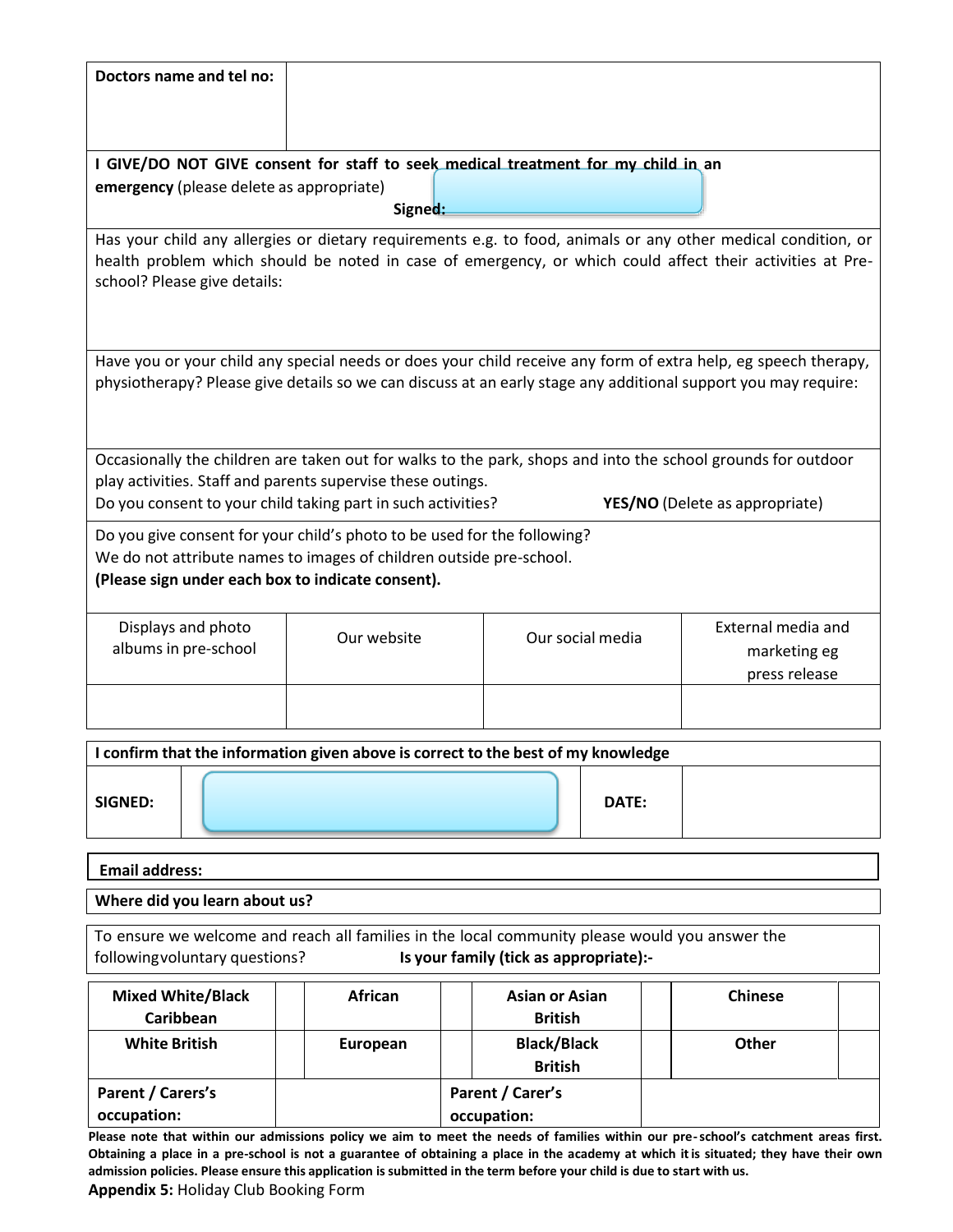# **Appendix 6:** Holiday Club Booking Form

## **HOLIDAY CLUB BOOKING FORM**

|                             |                               | <b>TICK</b> |                          |                                | <b>TICK</b> |
|-----------------------------|-------------------------------|-------------|--------------------------|--------------------------------|-------------|
| <b>October Half</b><br>Term | 25 <sup>th</sup> October 2021 |             |                          | 20 <sup>th</sup> December 2021 |             |
|                             | 26 <sup>th</sup> October 2021 |             |                          | 21 <sup>st</sup> December 2021 |             |
|                             | 27 <sup>th</sup> October 2021 |             | <b>Christmas Holiday</b> | 22 <sup>nd</sup> December 2021 |             |
|                             | 28 <sup>th</sup> October 2021 |             |                          | 23rd December 2021             |             |
|                             | 29 <sup>th</sup> October 2021 |             |                          | <b>Christmas Eve</b>           |             |

|                              |                                | <b>TICK</b> |  |                   |                             | <b>TICK</b> |
|------------------------------|--------------------------------|-------------|--|-------------------|-----------------------------|-------------|
| <b>February Half</b><br>Term | 21 <sup>st</sup> February 2022 |             |  | Easter<br>Holiday | $11th$ April 2022           |             |
|                              | 22 <sup>nd</sup> February 2022 |             |  |                   | 12 <sup>th</sup> April 2022 |             |
|                              | 23rd February 2022             |             |  |                   | 13 <sup>th</sup> April 2022 |             |
|                              | 24 <sup>th</sup> February 2022 |             |  |                   | 14th April 2022             |             |
|                              | 25 <sup>th</sup> February 2022 |             |  |                   | <b>Good Friday</b>          |             |

|                      |                           | <b>TICK</b> |  |
|----------------------|---------------------------|-------------|--|
|                      | 30 <sup>th</sup> May 2022 |             |  |
|                      | 31st May 2022             |             |  |
| <b>May Half Term</b> | $1st$ June 2022           |             |  |
|                      | <b>Bank Holiday</b>       |             |  |
|                      | <b>Bank Holiday</b>       |             |  |

|                                 |                            | <b>TICK</b> |  |                                 |                             | <b>TICK</b> |
|---------------------------------|----------------------------|-------------|--|---------------------------------|-----------------------------|-------------|
| <b>Summer Holiday</b><br>Week 1 | 25 <sup>th</sup> July 2022 |             |  | <b>Summer Holiday</b><br>Week 2 | $1st$ August 2022           |             |
|                                 | 26 <sup>th</sup> July 2022 |             |  |                                 | 2 <sup>nd</sup> August 2022 |             |
|                                 | 27 <sup>th</sup> July 2022 |             |  |                                 | 3rd August 2022             |             |
|                                 | 28 <sup>th</sup> July 2022 |             |  |                                 | 4 <sup>th</sup> August 2022 |             |
|                                 | 29 <sup>th</sup> July 2022 |             |  |                                 | 5 <sup>th</sup> August 2022 |             |

|                                 |                              | <b>TICK</b> |  |                                 |                              | <b>TICK</b> |
|---------------------------------|------------------------------|-------------|--|---------------------------------|------------------------------|-------------|
| <b>Summer Holiday</b><br>Week 3 | 8 <sup>th</sup> August 2022  |             |  |                                 | 15 <sup>th</sup> August 2022 |             |
|                                 | 9 <sup>th</sup> August 2022  |             |  |                                 | 16 <sup>th</sup> August 2022 |             |
|                                 | 10 <sup>th</sup> August 2022 |             |  | <b>Summer Holiday</b><br>Week 4 | 17 <sup>th</sup> August 2022 |             |
|                                 | 11 <sup>th</sup> August 2022 |             |  |                                 | 18 <sup>th</sup> August 2022 |             |
|                                 | 12 <sup>th</sup> August 2022 |             |  |                                 | 19 <sup>th</sup> August 2022 |             |